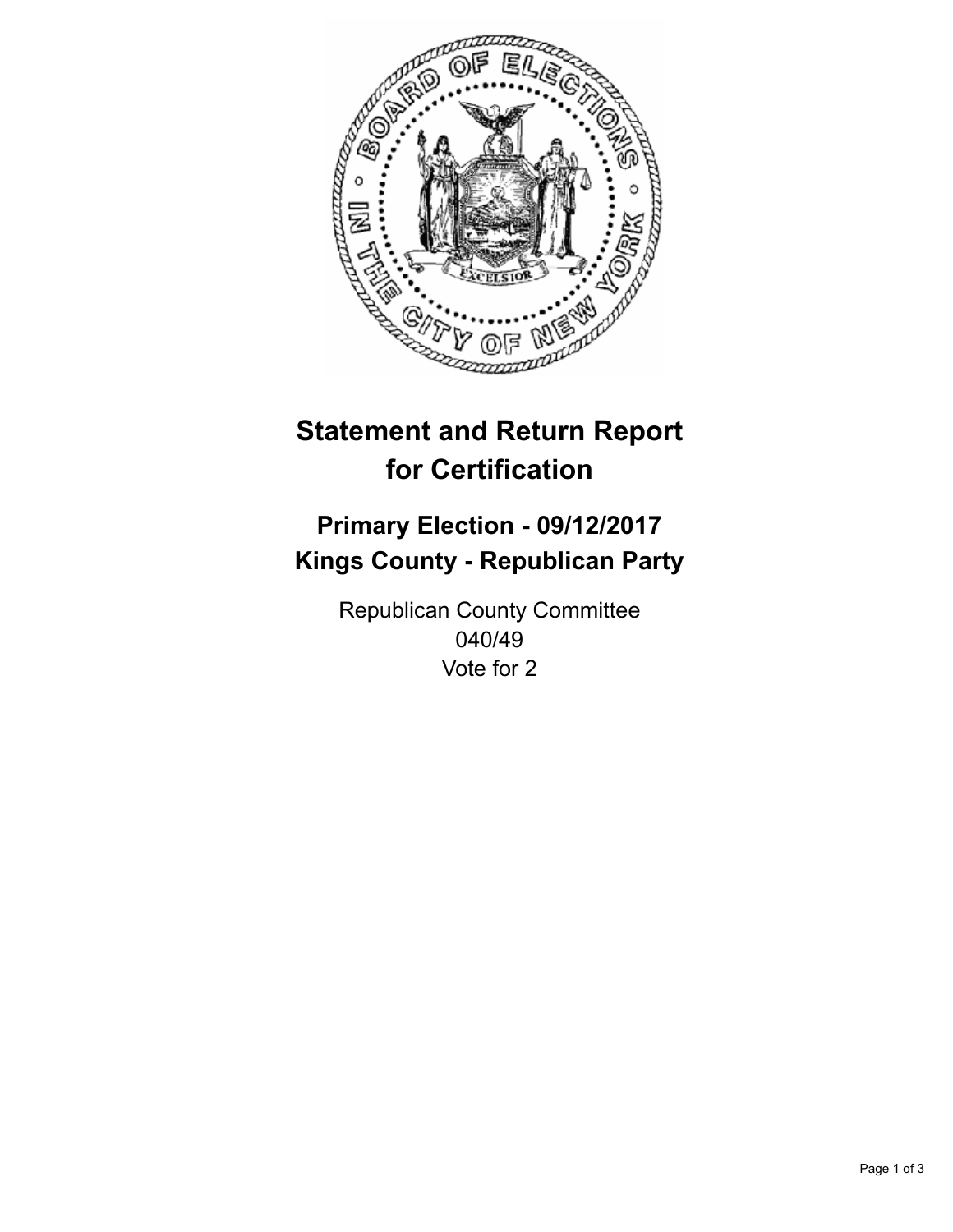

## **Assembly District 49**

| <b>PUBLIC COUNTER</b>                                    | 8  |
|----------------------------------------------------------|----|
| <b>MANUALLY COUNTED EMERGENCY</b>                        | 0  |
| ABSENTEE / MILITARY                                      | 0  |
| <b>AFFIDAVIT</b>                                         | 0  |
| <b>Total Ballots</b>                                     | 8  |
| Less - Inapplicable Federal/Special Presidential Ballots | 0  |
| <b>Total Applicable Ballots</b>                          | 8  |
| <b>VINCENT BOCCHINO</b>                                  | 4  |
| <b>MARY BOCCHINO</b>                                     | 6  |
| MICHELA SCIANNANTENA                                     | 2  |
| <b>Total Votes</b>                                       | 12 |
| Unrecorded                                               | 4  |